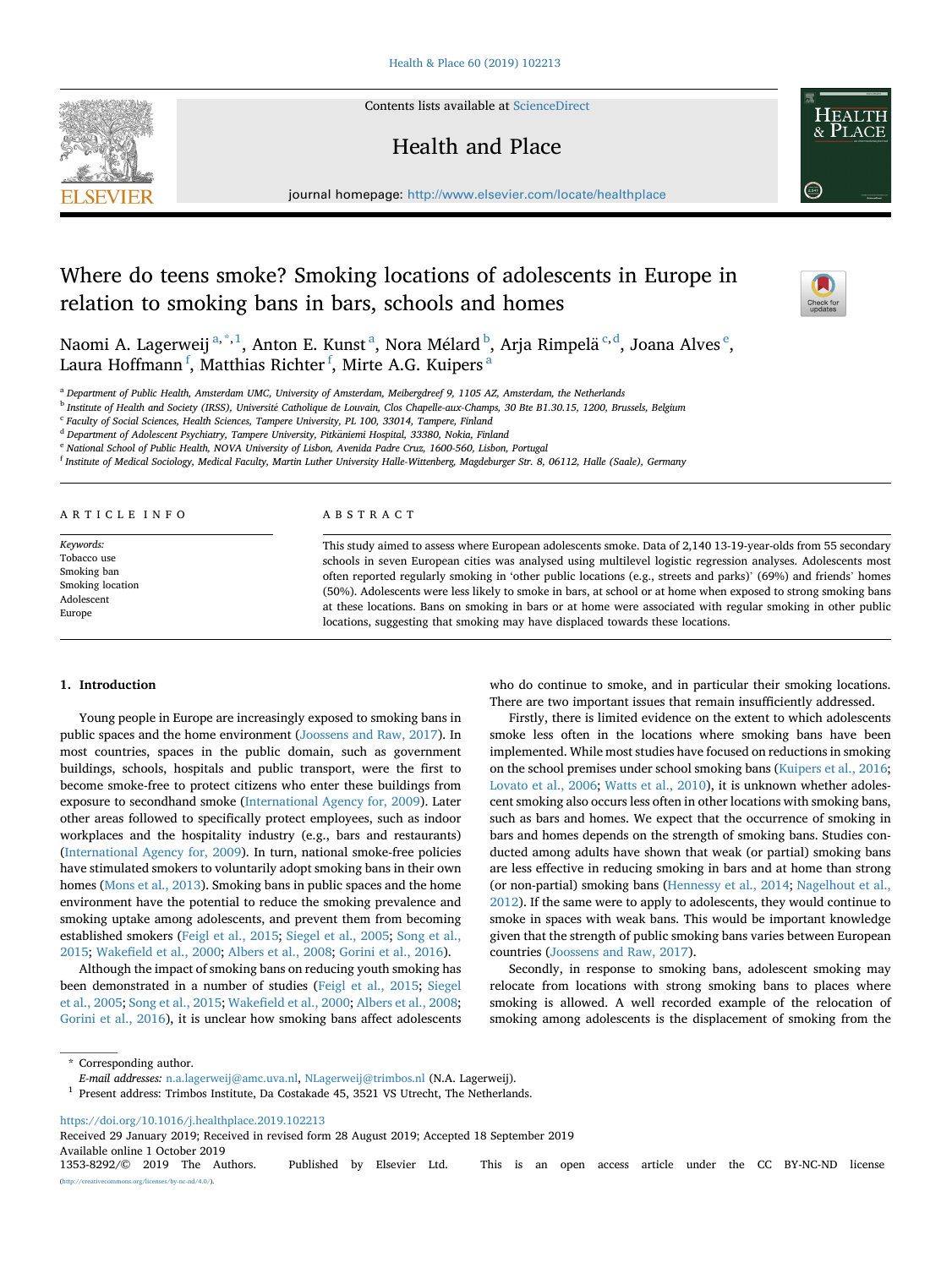school premises to just outside the school premises ([Schreuders et al.,](#page-5-0)  [2017\)](#page-5-0). This may also apply to smoking bans at home: several studies have shown that these may not always reduce adolescent smoking rates ([Emory et al., 2010\)](#page-5-0), implying that adolescents continue to smoke, most likely in other locations where smoking is allowed, such as parks and streets, or at a friend's home. It is unknown whether a similar relocation process occurs in response to smoking bans in bars. Studies conducted among adults have shown that adults relocate their smoking outdoors once smoking is banned inside bars [\(Kennedy et al., 2012](#page-5-0); López et al., [2012\)](#page-5-0), but not to the home environment ([Mons et al., 2013](#page-5-0); [Fong et al.,](#page-5-0)  [2006;](#page-5-0) [Cheng et al., 2011](#page-5-0); [Hyland et al., 2007\)](#page-5-0). Similar patterns in displacement cannot be assumed outright for adolescents, given main differences between adolescents and adults, for example in terms of daily activity spaces, the social meaning of smoking, and the extent of addiction to nicotine. It is, therefore, important to investigate how adolescents respond to strong smoking bans in bars, and other places, in order to assess the full impact of smoke-free legislation and to inform future policy.

In addition, the influence of smoking bans on smoking locations may vary by smoking frequency. Nondaily smokers mostly smoke in social settings ([Rubinstein et al., 2014\)](#page-5-0), and may easily abstain from smoking when prohibited ([Rooke et al., 2013](#page-5-0)) due to limited nicotine dependence ([Rubinstein et al., 2014](#page-5-0); [Shiffman et al., 2012\)](#page-5-0). Daily smokers, on the other hand, may experience more difficulty with temporary abstinence. The continuation of smoking in spaces where smoking is prohibited and relocation of smoking to other spaces may, therefore, particularly be an issue among daily smokers.

The aims of this study were to: 1) determine in which public and private locations daily and nondaily adolescent smokers reported smoking regularly in seven European cities, 2) and assess the relationship between the strength of smoking bans (in bars, schools and homes) and smoking locations of daily and nondaily smokers. This study used data of 13-19-year-old smokers from 55 schools in seven European cities that vary in the strength of their smoke-free legislation.

#### **2. Methods**

#### *2.1. Design and study population*

Data was collected late 2016 to late 2017 as part of the European SILNE-R project (silne-r.ensp.org/). A paper-based survey on tobacco use was completed by 13,061 students in 55 secondary schools in seven medium-sized European cities: Namur (Belgium), Tampere (Finland), Hanover (Germany), Dublin (Ireland), Latina (Italy), Amersfoort (the Netherlands) and Coimbra (Portugal). These cities were chosen because they have a population size, income and employment rate comparable to the national average. In each school, students were included from two grades enrolling mostly 15-16-year-olds, which resulted in an age range of 12-19. Surveys were completed in the classroom, under surveillance of a research assistant and/or teacher. Ethical approval was obtained from institutional and/or national research ethics committees. More details on the survey can be found elsewhere [\(Lorant et al., 2015\)](#page-5-0).

For the analysis, only current smokers were included. Current smokers were defined as students who had smoked a cigarette on at least one day in the past 30 days. Out of a total of 2259 current smokers, we excluded two individuals who were 12 years old, and individuals with missing information on age ( $n = 5$ ), gender ( $n = 5$ ), frequency of going out (n = 9), regular smoking in the six locations (n = 50) and home smoking ban ( $n = 32$ ), and school smoking ban ( $n = 16$ ), resulting in a study population of 2140 individuals (13–19 years old).

## *2.1.1. Measures*

*2.1.1.1. Dependent variables.* The main dependent variables were regular smoking in six locations: in a bar or club, at home, on the school premises, just outside the school premises, at friends' homes, and in other public locations (e.g., park, street, alley). Respondents were asked to choose one or more locations where they usually smoke cigarettes. For descriptive purposes, the average number of reported smoking locations was calculated.

*2.1.1.2. Smoking ban variables.* The three main independent variables measured the strength of smoking bans in three locations: in bars, on school premises, and at home. Strength was defined as the comprehensiveness of a smoking ban, i.e. whether smoking is completely, partially or not prohibited. We measured the strength of smoking bans in bars at the national level. We grouped cities together according to the score they obtained for the subscale included in the national Tobacco Control Scale (TCS) score, which quantifies the strength of implementation of smoke-free legislation in bars and restaurants in Europe: respondents from Dublin and Tampere were categorized as having 'strong' bans in bars, respondents from Amersfoort, Latina and Namur were categorized as 'medium', and respondents from Hanover and Coimbra were categorized as 'weak' ([Joossens and Raw, 2017](#page-5-0)).

School staff members (i.e., janitors, teachers and those in management positions) filled out a questionnaire on the smoking rules at school  $(n = 314)$ . To determine the strength of smoking bans at school, staff responses to eight questions were combined into a sum-score. Six questions asked whether smoking was prohibited for 1) staff and 2) students in three locations: a) in the school building, b) on the school premises, and c) at off-campus school-sponsored events. 0.5 points were earned for each 'yes'. Two questions addressed the presence of a smoking area for 1) students and 2) staff. 0.5 points were earned for each 'no'. Staff members who had missing values were excluded from calculating the school smoking ban strength  $(n = 62)$ . Each school was assigned an aggregated mean score, ranging from zero to four. Adolescents were then divided into tertiles ('weak', 'medium' and 'strong' school smoking ban) based on the scores of their schools.

Participants indicated whether smoking was permitted in their home and were categorized into having a 'strong' ('no one is permitted to smoke in my home'), 'medium' ('smoking is permitted only in certain areas of my home'), or 'weak' smoking ban at home ('smoking is freely permitted in my home'). 'I don't know' responses were categorized as 'unknown'.

*2.1.1.3. Individual-level independent variables.* Demographics included age, gender, migration background (zero, one, or two parents born in a country other than the country of residence), and parental educational level. The educational level of parents was measured on country specific scales and categorized into 'low', 'middle', 'high' and 'don't know'. In general, 'low' corresponded to primary school and/or lower level of secondary school, 'middle' corresponded to completed secondary school and/or lower level of college, and 'high' corresponded to a college or university degree. Only the information of the parent with the highest educational level was used.

Other individual-level determinants included frequency of going out ('never', 'once a month', 'two to three times a month', 'once a week', and 'more than once a week') and smoking frequency. Smoking frequency distinguished 'daily smokers' (smoked on (almost) every day in the last 30 days), and 'nondaily smokers' (smoked less than daily). Smoking status of parents and friends were not included, as these variables are plausible mediators in the relationship between smoking bans and smoking locations of adolescents, thus correcting for them may result in over-adjustment.

#### *2.1.2. Statistical analysis*

Descriptive statistics of the study sample were determined, stratified by smoking frequency. We estimated associations between the strength of smoking bans and regular smoking in the different locations, stratified by smoking frequency. Due to the nested data structure (students within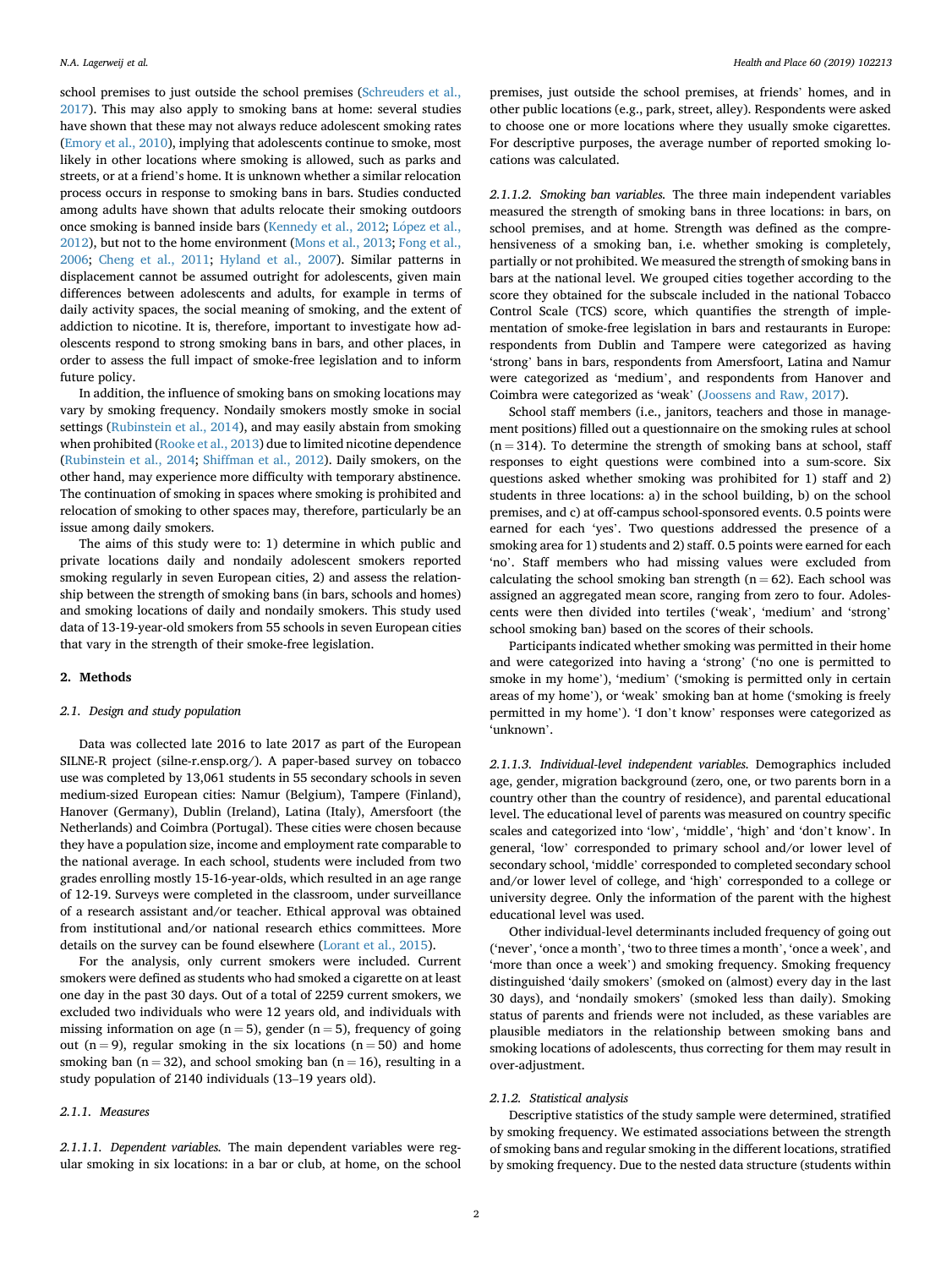schools), multilevel logistic regression analyses were conducted. The number of countries was insufficient to fit a three-level model, and we therefore included country not as a level, but as a covariate in the analysis. The covariate country was excluded from the model that included national smoking bans in bars as independent variable, since these two variables are highly correlated. Other covariates included age, gender, migrant background, parental education, and frequency of going out. Intraclass correlation coefficients (ICCs) were estimated to present the variance at the school-level for smoking in each of the six locations. In addition, we conducted post-hoc analyses among daily smokers to explore whether the associations differed according to socioeconomic status (SES) and age, by adding interaction terms between the strength of smoking bans and parental education and age, respectively. The analyses were conducted in Stata version 15 ([StataCorp.](#page-5-0)  [Stata Statisti, 2017\)](#page-5-0).

## **3. Results**

Table 1 presents the characteristics of the study population. Overall, males and females were equally distributed. Most respondents were 15 years old, had no migrant background, had at least one parent with a high educational level, went out once a month or less, and had strong smoking bans at home (44.2%). Also, 17.3% of the respondents lived in a country with strong smoking bans in bars. 31.3% of daily smokers had strong smoking bans at home (vs. 51.4% of nondaily smokers), and 11.8% of daily smokers lived in a country with strong smoking bans in bars (vs. 20.5% of nondaily smokers).

Table 1 also presents the prevalence of smoking in each location. Adolescents most often smoked in public outdoor locations (69.3%), followed by friend's homes (49.8%). Least often adolescents reported smoking on the school premises (28.9%) and at home (30.3%). On average, adolescents smoked in 2.58 out of 6 locations. Daily smokers smoked in 3.86 locations on average, while nondaily smokers smoked in 1.86 locations on average. Supplementary Table 1 shows that across cities similar patterns were observed: in most cities adolescents most often smoked in public outdoor locations, followed by friend's homes. A noteworthy difference is that adolescents from Coimbra (Portugal), a city with a weak smoking ban, most often smoked in a bar or club (73.9%), while adolescents from Tampere (Finland), which had a much stronger ban, least often smoked in a bar or club (3.6%).

[Table 2](#page-3-0) presents the associations between the strength of smoking bans in bars and regular smoking in the different locations, for daily and nondaily smokers. Overall, there was little variance at the school-level for regular smoking in the different locations. Variance at the schoollevel, however, was high for regular smoking on the school premises  $(ICC = 22.94$  for daily smokers;  $ICC = 32.13$  for nondaily smokers) and regular smoking in bars/clubs (only for nondaily smokers,  $ICC = 16.86$ ). Daily smokers who lived in cities with strong smoking bans in bars were less likely to regularly smoke in a bar or club ( $OR = 0.35$ ,  $95\%CI = 0.18$ ; 0.67) and on the school premises  $(OR = 0.32, 95\% CI = 0.11; 0.93)$ compared to daily smokers exposed to weak smoking bans in bars. They were also more likely to regularly smoke at home  $OR = 2.21$ , 95%  $CI = 1.22$ ; 4.03) and in other public locations (OR = 3.84, 95% $CI = 1.33$ ; 11.03). Nondaily smokers who lived in cities with strong smoking bans in bars were less likely to regularly smoke on the school premises  $(OR = 0.25, 95\%CI = 0.07; 0.86)$  and more likely to regularly smoke in other public locations ( $OR = 2.47$ ,  $95\%CI = 1.53$ ; 4.00) compared to nondaily smokers who lived in cities with weak smoking bans in bars.

[Table 3](#page-3-0) presents similar associations as in [Table 2,](#page-3-0) but then for smoking bans at school. Smoking on the school premises was less prevalent when strong smoking bans were implemented, for daily smokers ( $OR = 0.44$ ,  $95\%CI = 0.20$ ; 0.96) as well as nondaily smokers  $(OR = 0.52, 95\%CI = 0.27; 0.99)$ . For medium-strength school smoking bans the association with smoking on school premises was weaker and non-significant, and daily smokers more often reported smoking just outside the school premises ( $OR = 1.92$ ,  $95\%CI = 1.29$ ; 2.84). Exposure

**Table 1** 

|                                         | Total | Daily   | Nondaily |
|-----------------------------------------|-------|---------|----------|
|                                         |       | smokers | smokers  |
| N                                       | 2140  | 771     | 1369     |
| Male $(\%)$                             | 46.2  | 49.2    | 44.5     |
| Age (%)                                 |       |         |          |
| 14 or younger                           | 18.5  | 13.4    | 21.4     |
| 15                                      | 37.6  | 33.9    | 39.7     |
| 16                                      | 28.4  | 30.9    | 27.0     |
| 17 or older                             | 15.5  | 21.8    | 11.9     |
| Migrant background (%)                  |       |         |          |
| None                                    | 77.6  | 77.6    | 77.6     |
| One parent                              | 14.1  | 14.1    | 14.1     |
| Two parents                             | 8.3   | 8.3     | 8.3      |
| Parental education (%)                  |       |         |          |
| Low                                     | 13.8  | 17.1    | 11.9     |
| Average                                 | 37.0  | 41.0    | 34.7     |
| High                                    | 41.4  | 32.8    | 46.3     |
| Don't know                              | 7.8   | 9.1     | 7.1      |
| Frequency of going out to bars/clubs    |       |         |          |
| (%)                                     |       |         |          |
| Never                                   | 24.1  | 17.6    | 27.8     |
| Once a month or less                    | 29.5  | 27.0    | 31.0     |
| Two to three times a month              | 17.8  | 16.6    | 18.4     |
| Once a week                             | 14.8  | 18.3    | 12.9     |
| More than once a week                   | 13.8  | 20.5    | 10.0     |
| Smoking bans in bars (%)                |       |         |          |
| Weak                                    | 19.9  | 18.4    | 20.7     |
| Medium                                  | 62.8  | 69.8    | 58.9     |
| Strong                                  | 17.3  | 11.8    | 20.5     |
| Smoking bans at school premises (%)     |       |         |          |
| Weak                                    | 32.5  | 33.9    | 31.7     |
| Medium                                  | 34.2  | 34.0    | 34.3     |
| Strong                                  | 33.4  | 32.2    | 34.0     |
| Smoking bans at home (%)                |       |         |          |
| Weak                                    | 11.7  | 16.6    | 9.0      |
| Medium                                  | 37.9  | 47.2    | 32.6     |
| Strong                                  | 44.2  | 31.3    | 51.4     |
| Unknown                                 | 6.3   | 4.9     | 7.0      |
| Respondents who regularly smoked<br>(%) |       |         |          |
| In a bar or club                        | 40.4  | 55.9    | 31.6     |
| At home                                 | 30.3  | 60.1    | 13.5     |
| On the school premises                  | 28.9  | 49.7    | 17.2     |
| Just outside the school premises        | 39.3  | 65.2    | 24.8     |
| At friends' homes                       | 49.8  | 69.8    | 38.4     |
| In other public outdoor locations       | 69.3  | 84.8    | 60.5     |
| Average number of reported smoking      | 2.58  | 3.86    | 1.86     |
| locations                               |       |         |          |

to strong school smoking bans was also associated with lower odds of regularly smoking in bars/clubs among daily smokers ( $OR = 0.59$ , 95%  $CI = 0.37; 0.94$ .

[Table 4](#page-3-0) presents similar associations as in [Table 2](#page-3-0), but then in relation to smoking bans at home. Both daily and nondaily smokers with strong smoking bans at home had lower odds of regularly smoking at home compared with respondents with weak smoking bans at home  $(OR = 0.26, 95\%CI = 0.16; 0.43$  for daily smokers;  $OR = 0.27, 95\%$  $CI = 0.16$ ; 0.45 for nondaily smokers). Daily smokers with medium  $(OR = 2.28, 95\% CI = 1.32; 3.94)$  and strong  $(OR = 1.81, 95\% CI = 1.02;$ 3.23) smoking bans at home had higher odds of regularly smoking in other public locations compared with daily smokers with weak smoking bans at home.

Supplementary Table 2 presents the results of the post-hoc analyses of interaction between smoking bans and SES and age, respectively. The majority of ORs for interaction were *<*1, meaning that negative associations between the strength of smoking bans and smoking locations, found in the general population of daily smokers, were relatively strong among older and higher SES adolescents, respectively. Only a few interactions, however, were found to be statistically significant, indicating the power of this study may have been insufficient to demonstrate substantial differences with statistical significance.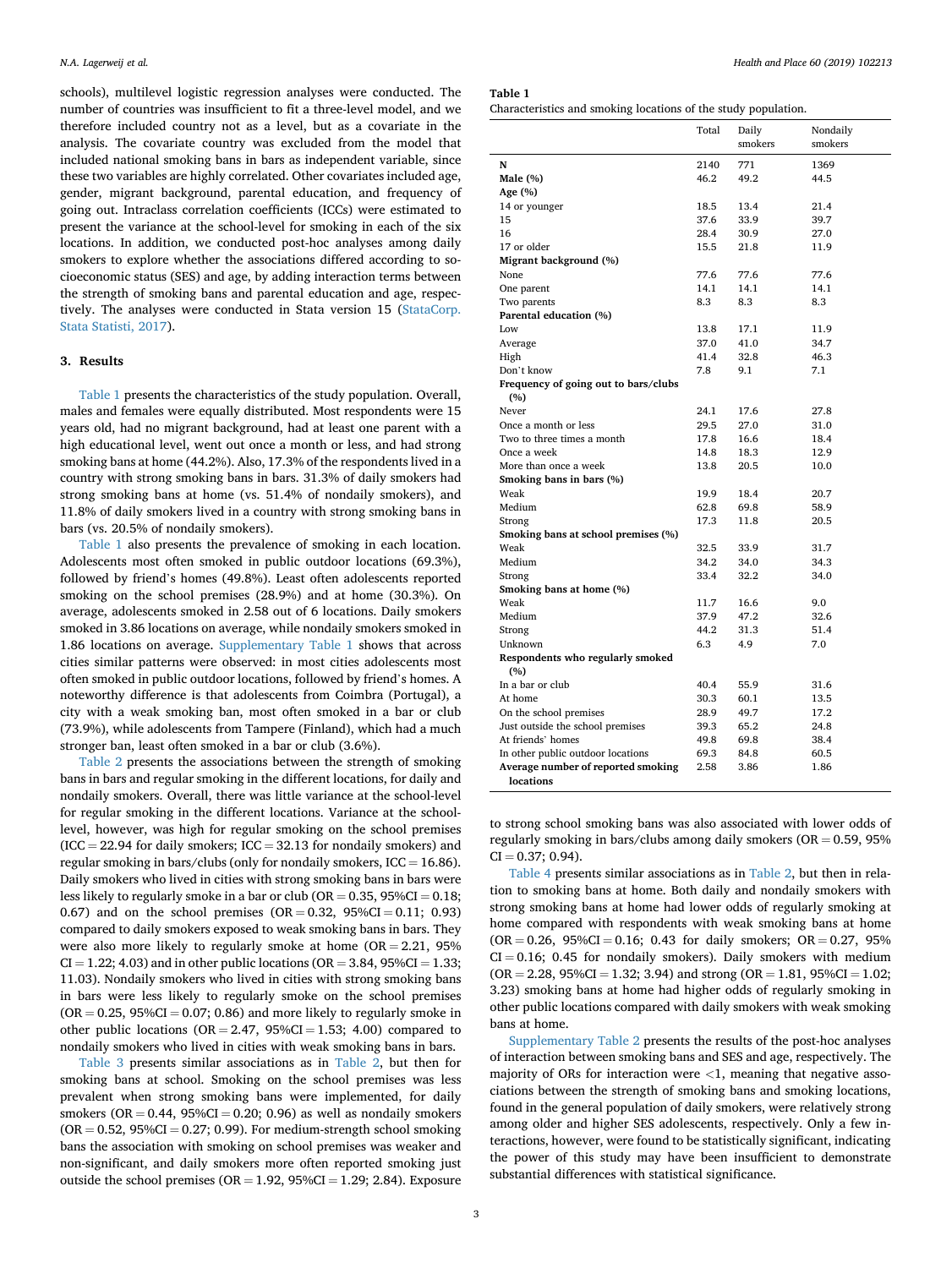#### <span id="page-3-0"></span>**Table 2**

Prevalence (%) and odds ratios (OR)<sup>a</sup> of regular smoking in the different locations according to the strength of smoking bans in bars.

|                                  | Strength of smoking bans in bars |               |        | Strength of smoking bans in bars | School-level $ICCb(%)$ |        |
|----------------------------------|----------------------------------|---------------|--------|----------------------------------|------------------------|--------|
|                                  | Weak                             | Medium        | Strong | Medium                           | Strong                 |        |
| Daily smokers                    | $\frac{0}{0}$                    | $\frac{0}{6}$ | $\%$   | OR (95%CI)                       | OR (95%CI)             |        |
| In a $bar/club$                  | 72.5                             | 56.1          | 28.6   | 0.37(0.22;0.62)                  | 0.35(0.18;0.67)        | 0.19   |
| At home                          | 51.4                             | 62.1          | 61.5   | 1.97 (1.27;3.06)                 | 2.21 (1.22;4.03)       | < 0.01 |
| On the school premises           | 62.0                             | 50.6          | 25.3   | 0.48(0.19; 1.22)                 | 0.32(0.11;0.93)        | 22.94  |
| Just outside the school premises | 60.6                             | 66.4          | 65.9   | 1.93(1.07; 3.46)                 | 1.61(0.78; 3.30)       | 3.56   |
| At friends' homes                | 71.1                             | 71.4          | 59.3   | 0.97(0.57; 1.66)                 | 0.74(0.38; 1.45)       | 0.21   |
| In other public locations        | 73.2                             | 86.4          | 93.4   | 2.07 (1.07;3.99)                 | 3.84 (1.33;11.03)      | 4.39   |
| Nondaily smokers                 | $\frac{0}{0}$                    | $\frac{0}{6}$ | $\%$   | OR (95%CI)                       | OR (95%CI)             |        |
| In a bar/club                    | 52.3                             | 26.3          | 26.1   | 0.25(0.12;0.55)                  | 0.54(0.24; 1.25)       | 16.86  |
| At home                          | 16.3                             | 12.3          | 14.3   | 0.71(0.45; 1.13)                 | 0.99(0.61; 1.60)       | < 0.01 |
| On the school premises           | 28.3                             | 17.5          | 5.0    | 0.76(0.25; 2.28)                 | 0.25(0.07;0.86)        | 32.13  |
| Just outside the school premises | 26.9                             | 26.1          | 18.9   | 1.13(0.60; 2.12)                 | 0.60(0.30; 1.18)       | 11.97  |
| At friends' homes                | 28.3                             | 44.3          | 31.8   | 2.11 (1.20;3.72)                 | 0.85(0.45; 1.60)       | 9.01   |
| In other public locations        | 43.1                             | 64.3          | 67.1   | 2.28 (1.46;3.55)                 | 2.47 (1.53;4.00)       | 3.92   |

<sup>a</sup> All odds ratios were adjusted for smoking bans at home, smoking bans at school, age, gender, migrant background, parental education, and frequency of going out. Reference is weak smoking bans in bars. b ICC  $=$  Intraclass correlation coefficient.

#### **Table 3**

Prevalence (%) and odds ratios (OR)<sup>a</sup> of regular smoking in the different locations according to the strength of smoking bans at school.

|                                  | Strength of smoking ban at school |        | Strength of smoking ban at school |                  |                  |                        |
|----------------------------------|-----------------------------------|--------|-----------------------------------|------------------|------------------|------------------------|
|                                  | Weak                              | Medium | Strong                            | Medium           | Strong           | School-level $ICCb(%)$ |
| Daily smokers                    | $\frac{0}{0}$                     | $\%$   | $\%$                              | OR (95%CI)       | OR (95%CI)       |                        |
| In a bar/club                    | 59.8                              | 58.8   | 48.8                              | 0.90(0.60; 1.35) | 0.59(0.37;0.94)  | < 0.01                 |
| At home                          | 60.9                              | 60.3   | 58.9                              | 1.16(0.78; 1.71) | 1.08(0.70; 1.67) | < 0.01                 |
| On the school premises           | 57.9                              | 50.0   | 40.7                              | 0.54(0.27; 1.07) | 0.44(0.20;0.96)  | 9.58                   |
| Just outside the school premises | 60.5                              | 69.5   | 65.7                              | 1.92 (1.29;2.84) | 1.38(0.90; 2.14) | < 0.01                 |
| At friends' homes                | 70.9                              | 73.7   | 64.9                              | 1.39(0.91; 2.11) | 0.80(0.51; 1.26) | < 0.01                 |
| In other public locations        | 85.8                              | 84.4   | 84.3                              | 1.01(0.54; 1.87) | 0.92(0.46; 1.86) | 2.96                   |
| Nondaily smokers                 | $\%$                              | $\%$   | $\%$                              | OR (95%CI)       | OR (95%CI)       |                        |
| In a bar/club                    | 31.3                              | 29.6   | 33.9                              | 0.91(0.59; 1.41) | 0.69(0.42; 1.16) | 2.10                   |
| At home                          | 14.3                              | 13.9   | 12.4                              | 0.77(0.50; 1.18) | 0.62(0.38; 1.01) | < 0.01                 |
| On the school premises           | 18.0                              | 17.3   | 16.3                              | 0.64(0.36; 1.12) | 0.52(0.27;0.99)  | 3.85                   |
| Just outside the school premises | 26.3                              | 25.4   | 22.7                              | 1.22(0.80; 1.87) | 0.84(0.52; 1.35) | 1.91                   |
| At friends' homes                | 47.9                              | 34.5   | 33.5                              | 0.92(0.68; 1.25) | 1.05(0.74; 1.50) | < 0.01                 |
| In other public locations        | 58.3                              | 62.3   | 60.7                              | 1.12(0.77; 1.63) | 1.32(0.86; 2.02) | 1.82                   |

<sup>a</sup> All odds ratios were adjusted for smoking bans at home, country, age, gender, migrant background, parental education, and frequency of going out. Reference is weak smoking ban at school.

 $\frac{b}{b}$  ICC = Intraclass correlation coefficient.

#### **Table 4**

Prevalence (%) and odds ratios (OR)<sup>a</sup> of regular smoking in the different locations according to the strength of smoking bans at home.

|                                  | Strength of smoking ban at home |               | Strength of smoking ban at home |                   | School-level $ICCb(%)$ |        |
|----------------------------------|---------------------------------|---------------|---------------------------------|-------------------|------------------------|--------|
|                                  | Weak                            | Medium        | Strong                          | Medium            | Strong                 |        |
| Daily smokers                    | $\%$                            | $\%$          | $\%$                            | OR (95%CI)        | OR (95%CI)             |        |
| In a bar/club                    | 56.3                            | 56.0          | 56.8                            | 1.07(0.68; 1.71)  | 1.08(0.65; 1.77)       | < 0.01 |
| At home                          | 73.4                            | 67.0          | 44.4                            | 0.67(0.42; 1.06)  | 0.26(0.16;0.43)        | < 0.01 |
| On the school premises           | 53.1                            | 49.7          | 50.2                            | 1.00(0.63; 1.59)  | 0.87(0.53; 1.43)       | 9.58   |
| Just outside the school premises | 62.5                            | 69.2          | 59.8                            | 1.32(0.85; 2.04)  | 0.89(0.56; 1.41)       | < 0.01 |
| At friends' homes                | 64.8                            | 74.5          | 66.8                            | 1.52 (0.98; 2.38) | 1.12(0.70; 1.79)       | < 0.01 |
| In other public locations        | 77.3                            | 87.6          | 83.4                            | 2.28 (1.32;3.94)  | 1.81(1.02; 3.23)       | 2.96   |
| <b>Nondaily smokers</b>          | $\frac{0}{0}$                   | $\frac{0}{0}$ | $\%$                            | OR (95%CI)        | OR (95%CI)             |        |
| In a bar/club                    | 37.4                            | 30.7          | 33.4                            | 0.69(0.42; 1.14)  | 0.65(0.40; 1.05)       | 2.10   |
| At home                          | 22.8                            | 19.5          | 7.8                             | 0.74(0.45; 1.22)  | 0.27(0.16;0.45)        | < 0.01 |
| On the school premises           | 18.7                            | 15.5          | 18.8                            | 0.88(0.50; 1.56)  | 1.08(0.63; 1.86)       | 3.85   |
| Just outside the school premises | 29.3                            | 28.5          | 22.4                            | 0.85(0.53; 1.37)  | 0.81(0.51; 1.28)       | 1.91   |
| At friends' homes                | 41.5                            | 39.2          | 38.4                            | 0.96(0.62; 1.49)  | 0.86(0.57; 1.31)       | < 0.01 |
| In other public locations        | 63.4                            | 59.0          | 59.9                            | 0.89(0.57; 1.39)  | 0.94(0.61; 1.44)       | 1.82   |

<sup>a</sup> All odds ratios were adjusted for smoking bans at school, country, age, gender, migrant background, parental education, and frequency of going out. Reference is weak smoking ban at home.

 $b$  ICC = Intraclass correlation coefficient.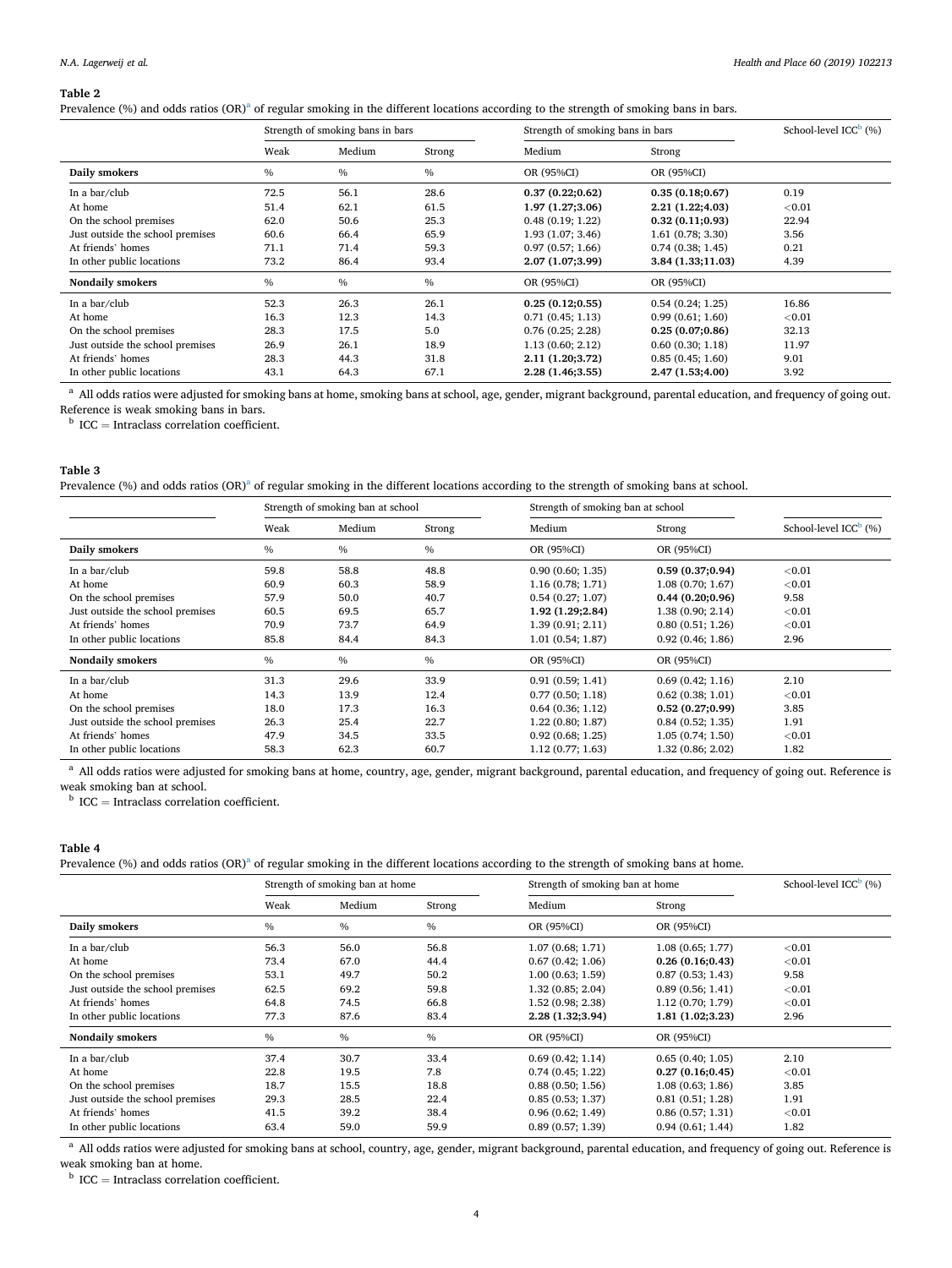## **4. Discussion**

## *4.1. Key findings*

European adolescents most often reported smoking at friends' homes and in outdoor public locations such as streets and parks. Daily smokers were less likely to smoke in places where smoking was banned. Smoking bans in bars and at home were associated with regular smoking in other public locations. Strong smoking bans on the school premises were not associated with higher odds of smoking elsewhere. Similar associations were found among nondaily smokers, but were less pronounced.

## *4.2. Limitations*

A number of potential limitations of the current study need to be acknowledged. Firstly, the cross-sectional design limits our ability to draw firm conclusions on the extent to which smoking may have displaced towards other locations after the implementation of a smoking ban. Further studies, in particular longitudinal or repeated crosssectional studies, are needed to assess how many adolescents relocate their smoking behaviour instead of quitting smoking, and to identify temporal patterns of relocation. Secondly, residual confounding may be present in this study since we measured the strength of smoke-free legislation on the country-level and were not able to account for unique (cultural) country-level confounders. In addition, potential school-level confounders have not been measured, such as the type of school (i.e., the educational tracks in a school) and physical environment of the school. Thirdly, the measurement of smoking locations lacked some precision. Respondents could not specify in the survey how often they smoked in a certain location, and we are therefore limited in identifying those locations where smoking most frequently occurs. Additionally, in the item that identified smoking 'on school premises' the Portuguese questionnaire more broadly referred to the 'area around the school'. This may have caused some overestimation of smoking on school premises in Portugal. Finally, we did not measure the enforcement of smoking bans, which may also influence where youth smoke.

## *4.3. Interpretation of the findings*

There was limited evidence on the extent to which adolescents smoke less often in the locations where smoking bans have been implemented. Studies conducted among adults found that strong smoking bans in bars ([Nagelhout et al., 2011](#page-5-0); [Thomson and Wilson, 2006; Weber et al., 2003\)](#page-5-0) and homes [\(Hennessy et al., 2014\)](#page-5-0) were associated with a reduced occurrence of smoking in those locations. Our study has now demonstrated similar associations among European adolescents. We also found that strong smoking bans at school were associated with a lower odds of smoking on the school premises, which confirms previous findings ([Kuipers et al., 2016;](#page-5-0) [Lovato et al., 2006](#page-5-0)).

For bars, however, we found that medium and strong smoking bans were equally associated with lower odds of smoking in bars/clubs, compared with weak smoking bans. A possible explanation for why we did not find a stronger association for strong smoking bans is that, in our survey, respondents may not have distinguished between smoking inside or just outside a bar/club, with the effect that they overestimated the prevalence of smoking inside bars/clubs in cities with strong smoking bans. For example, in Dublin, a city with strong smoking bans, 40.2% of respondents reported smoking in bars/clubs (Supplementary Table 1), while studies conducted among adults found that only 3–5% of smokers in Ireland smoke in bars ([Fong et al., 2006; Nagelhout et al., 2011](#page-5-0)).

We found that adolescents who lived in cities with strong smoking bans in bars were more likely to regularly smoke in public outdoor locations. This result is in line with the hypothesis that smoking may displace from locations where smoking is banned to places where smoking is allowed. Previous studies conducted among adults found that banning smoking from bars resulted in the relocation of smoking to the outdoor spaces around bars, such as terraces and outside the entrance ([Kennedy et al., 2012;](#page-5-0) López [et al., 2012](#page-5-0)). It is possible that this pattern of displacement also occurs among adolescent smokers, and even extends to streets and parks. We suggest that the social smoking practices that are closely related to visiting bars and clubs may be easily relocated outdoors, and therefore allow continuation of smoking in these social settings ([Rooke et al., 2013](#page-5-0)).

Our finding that smoking among daily smokers is more prevalent in homes when bars are smoke-free contradicts previous studies which have suggested that smoking bans in bars do not result in more smoking in the home and actually result in more smoke-free rules at home ([Mons](#page-5-0)  [et al., 2013](#page-5-0); [Cheng et al., 2011;](#page-5-0) [Hyland et al., 2007;](#page-5-0) [Lee et al., 2011](#page-5-0)). These previous studies, however, were conducted among adults and it is possible that adolescents display different smoking behaviours in response to smoking bans in bars. Further research is warranted to determine whether adolescents truly displace their smoking to the home environment.

We found higher reports of smoking just outside the school premises when smoking bans at school were of medium strength. We therefore provide additional support for the existing evidence for displacement of smoking to locations just outside the school premises (Schreuders et al., [2017\)](#page-5-0). Because schools are eminently places where peers meet, the social smoking practices around schools may continue outside the regulated area of the school premises. However, no such relationship was observed with strong school bans. Though not reported, the schools with strong smoking bans in our sample may have restrictions that extend to just outside the school premises and/or rules that prohibit students from leaving the school premises during school hours, which may explain why we did not find an association.

We found some evidence that non-daily smokers may differ from daily smokers in their response to smoking bans. Among nondaily smokers, we found no association between 1) smoking bans in bars and smoking at home, 2) school smoking bans and smoking just outside the school premises, and 3) smoking bans at home and smoking in other public locations. A possible explanation is that nondaily smokers may be more likely to be 'social smokers' who only smoke in social settings ([Rubinstein et al., 2014](#page-5-0)), and for whom it may not feel necessary to seek alternative places to smoke. Moreover, they do not need to maintain their smoking behaviour due to low or no nicotine dependence ([Rubinstein et al., 2014](#page-5-0); [Shiffman et al., 2012\)](#page-5-0).

### *4.4. Implications*

This study is one of the few which has examined cross-national variations in the strength of smoking bans, their associations with adolescent smoking and locations where this occurs. The current study supports that the implementation of strong smoking bans in public spaces and the home environment remains important in preventing adolescents from smoking in those places. Smoking bans have the potential to reduce adolescent smoking rates by changing the smoking norms in public spaces and increasing the social unacceptability of smoking [\(Alesci et al., 2003](#page-5-0); [Hamilton et al., 2007;](#page-5-0) [Satterlund et al.,](#page-5-0)  [2012\)](#page-5-0). This change in norms, supported by mass media campaigns focussed on second-hand smoke prevention [\(King et al., 2003](#page-5-0); [Lewis](#page-5-0)  [et al., 2015](#page-5-0)), may stimulate parents to introduce voluntary smoking restrictions in their own homes ([Mons et al., 2013; Borland et al., 2006](#page-5-0)).

Further research is necessary to confirm smoking displacement behaviour among adolescents. If adolescents indeed respond to the implementation of smoking bans by replacing smoking towards nonbanned locations, the potential effects of smoking bans on their smoking behaviour are undermined. In order to prevent such displacement, schools may need to implement more comprehensive smoking bans, e.g. prohibiting any smoking by students on or around the school premises during school hours, or prohibiting leaving school premises during school hours [\(Schreuders et al., 2017](#page-5-0)). Similarly, bans on smoking at bars and clubs may need to be expanded to include areas around the bar